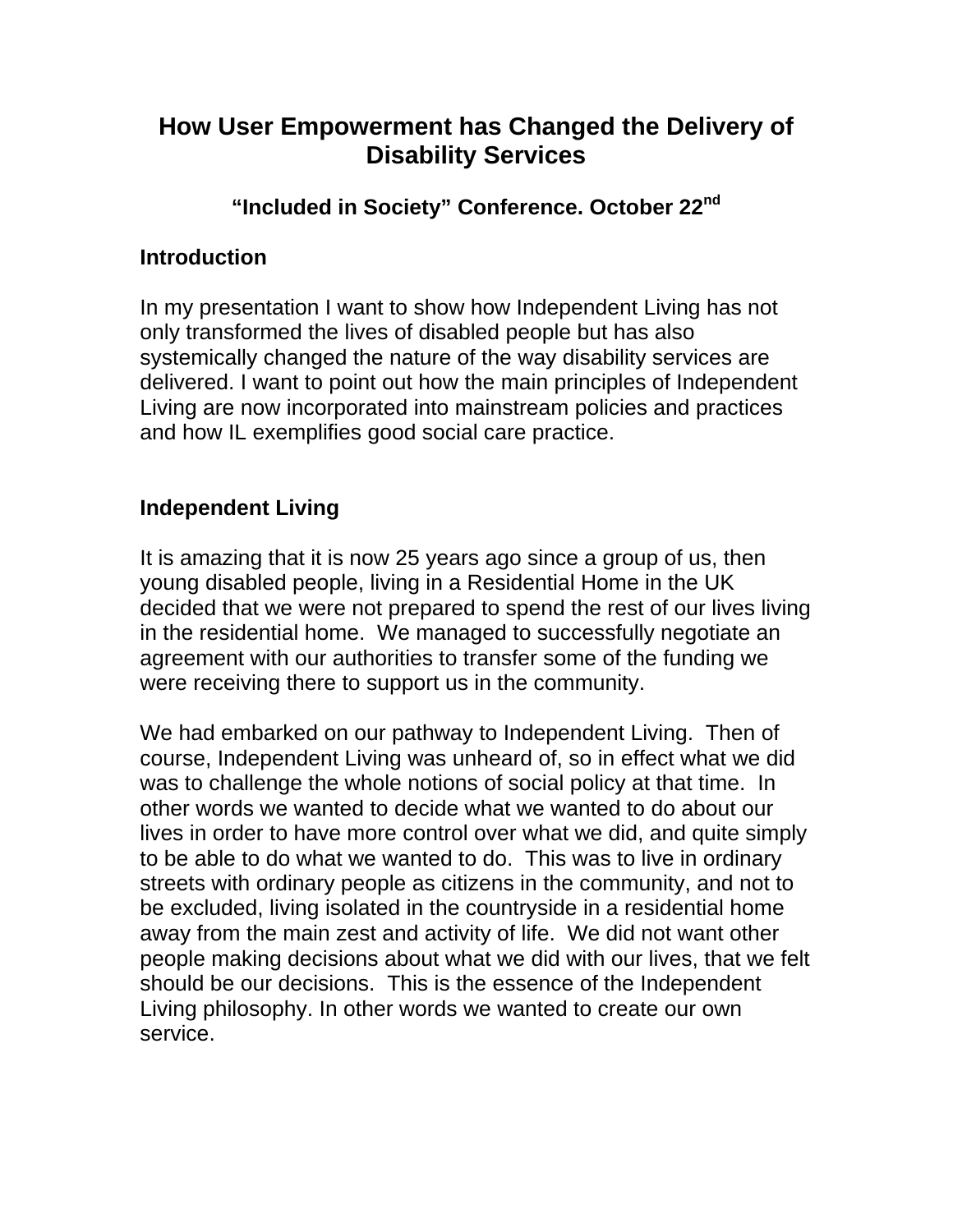# **Social Care Revolution**

This was in many respects, the beginning of a social care revolution in service provision. It was when disabled people wanted to seize back power over their lives from the policy makers. If we look back to these early beginnings and see where we are today, a social care revolution has indeed happened. What was a radical, grass roots initiative by disabled people to gain control of their lives over 25 years, has now become national mainstream policy. We now have Policy and Practice Guidance from Government's embracing the philosophy and language of Independent Living, where words and concepts like autonomy, self determination, control, choice, empowerment and living in one's own home as long as one wishes, are now common place in Government documents. We even have Government Ministers on videos, promoting the notions of control and choice and the benefits of Direct Payments to users. If this is not a social care revolution, then I do not know what is! The general thrust about social policy these days, is about user control, participation and planning. The question is how much is it being put into practise.

# **Control and Choice**

Without doubt, the most significant changes Independent Living has brought about are the elements of more control and choice disabled people now have. Control and choice is now well documented in many pieces of research and writings by disabled people and their organisations. What I feel is important now, is that disabled people not only have control over their own lives and how they live it, but they are also directly involved in the development, planning and delivery of Direct Payments. It is clear that the areas where this is happening there are more users on Direct Payments, than in places where there is little direct involvement of disabled people. One of the challenges we have now, which NCIL is very involved with is developing Direct Payments in those areas where user involvement is sparse.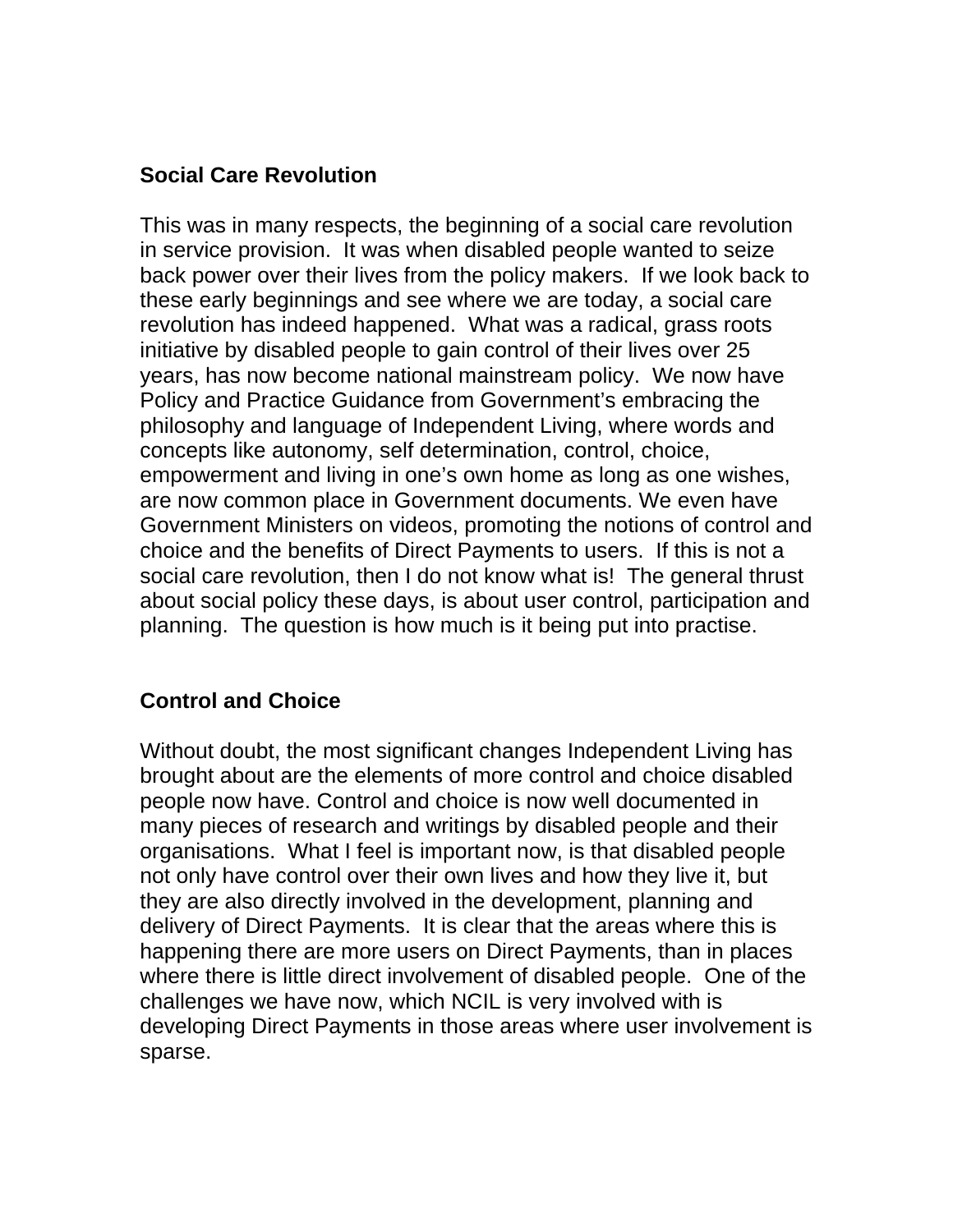# **Creating Services around Individuals**

### **Self Determination**

Let us look at some of the reasons why this has had such an impact on changing disabled peoples lives.

Direct Payments schemes have liberated disabled people from being passive recipients of inappropriate services, to being active citizens and employers, leading creative and productive lives. Direct Payments have enabled disabled people to move out of institutions, given them more control and choice over their lives, contributed to a better quality of life with more flexibility, satisfaction and real empowerment. I say real empowerment purposely, because empowerment has become a very fashionable word in social care circles recently and as it has been so overused, its real meaning has seriously been undervalued and flawed. In this context of Independent Living though it fully represents and reflects the full meaning of the word, because here we are seeing peoples lives change and grow immensely as their confidence and control increases.

More significantly, these schemes have helped disabled people move away from their lives being dominated by the medical profession and the negative dependency and restrictive practices of the medical model of disability, into the more vibrant, realistic and dynamic mode of the social model, reflecting the true values of the world we live in.

### **Self Assessment**

One of the primary and philosophical premises of Independent Living is self-assessment. This is based on the notion that the individual disabled person best knows ones own needs. They are the experts in this and experience it directly, and if necessary together with the support of their disabled peers, are best at arriving at an accurate and more appropriate assessment and appraisal of their situation.

Obviously in order for the scheme to be accepted by the Social Services authority, it then needs to be agreed in partnership by the social worker or Social Services representative so that it can then be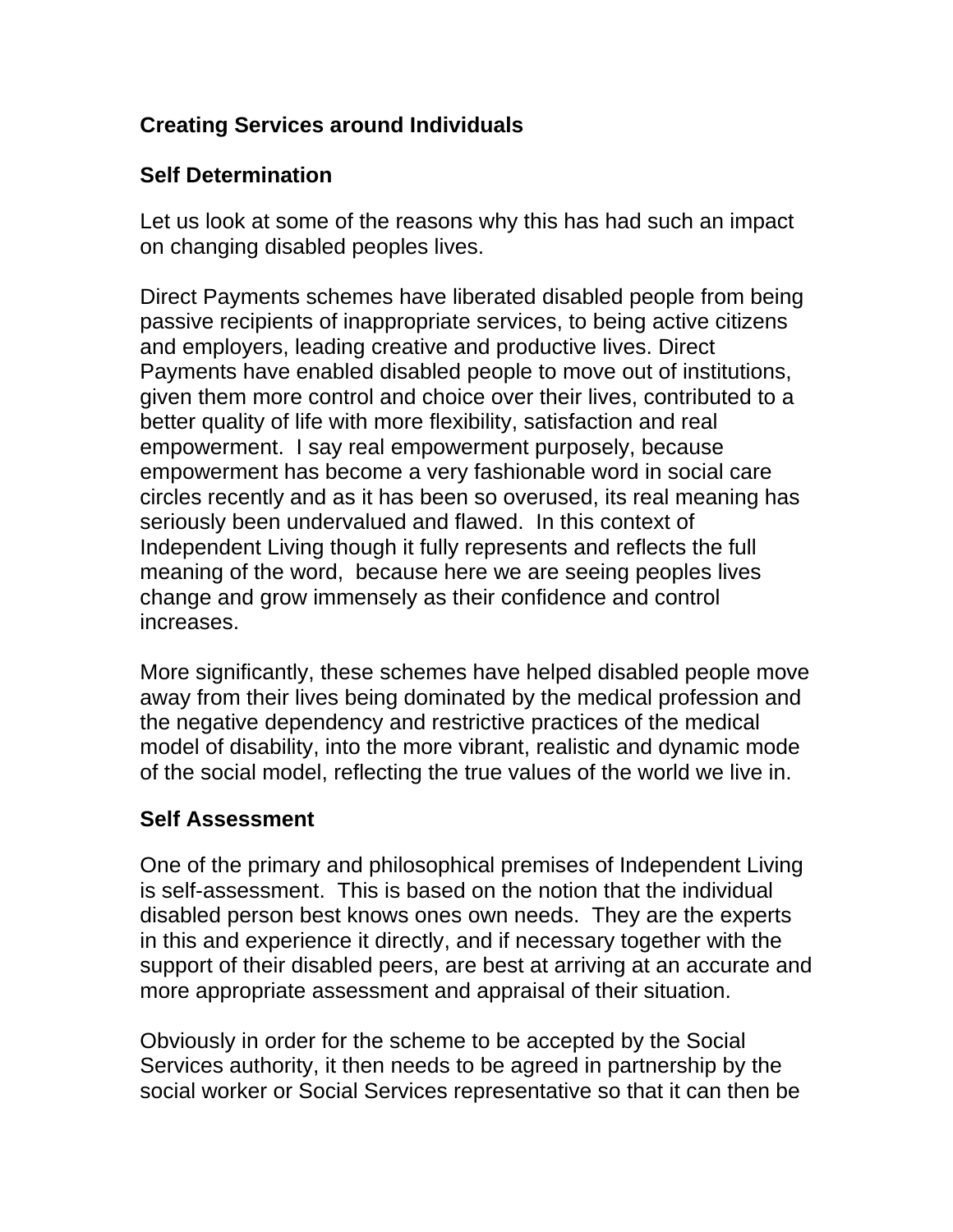put through the system. We believe that if the assessment is right from the start there should not be any problems. It is of our belief that the early Independent Living advocates were in fact the first 'care managers' in the organisation of community support. It was the first time that disabled people had become involved in the organisation of their own service.

### **How Control of Personal Assistance Services Enable Full Participation**

# **Being An Employer**

This is the area where we have seen the biggest changes. What a contrast on the one hand disabled people, either being in institutions or dependent on fragmented unsatisfactory local services, in a very passive role, to being a responsible employer having to take on all the many tasks and responsibilities that go along with this, which is like running a small business. As well as keeping abreast with all the administrative and financial aspects like keeping records, doing the Tax and National Insurance of the employee, getting adequate insurance cover, drawing up job descriptions, contracts and conditions of employment. There are also the practical aspects like advertising, interviewing, employing, training, supervising and directing etc. Some people have these qualities naturally, but others need to develop these skills and this is where the disabled peoples' movement is valuable in providing this type of training, advocacy and support.

Some organisations have refined this knowledge, expertise and training to a fine art. This is an area where the support factor is crucial and with many disabled people it can be an on-going process, where the role of advocates and administrators can be an integral feature of some disabled peoples schemes. This peer support was absolutely crucial when we first got our schemes going originally in the UK. We would often help each other out in both advice, practice and trouble shooting with any problems that might occur.

Many Independent Living and Direct Payment support organisations and schemes provide advice, information, support and training that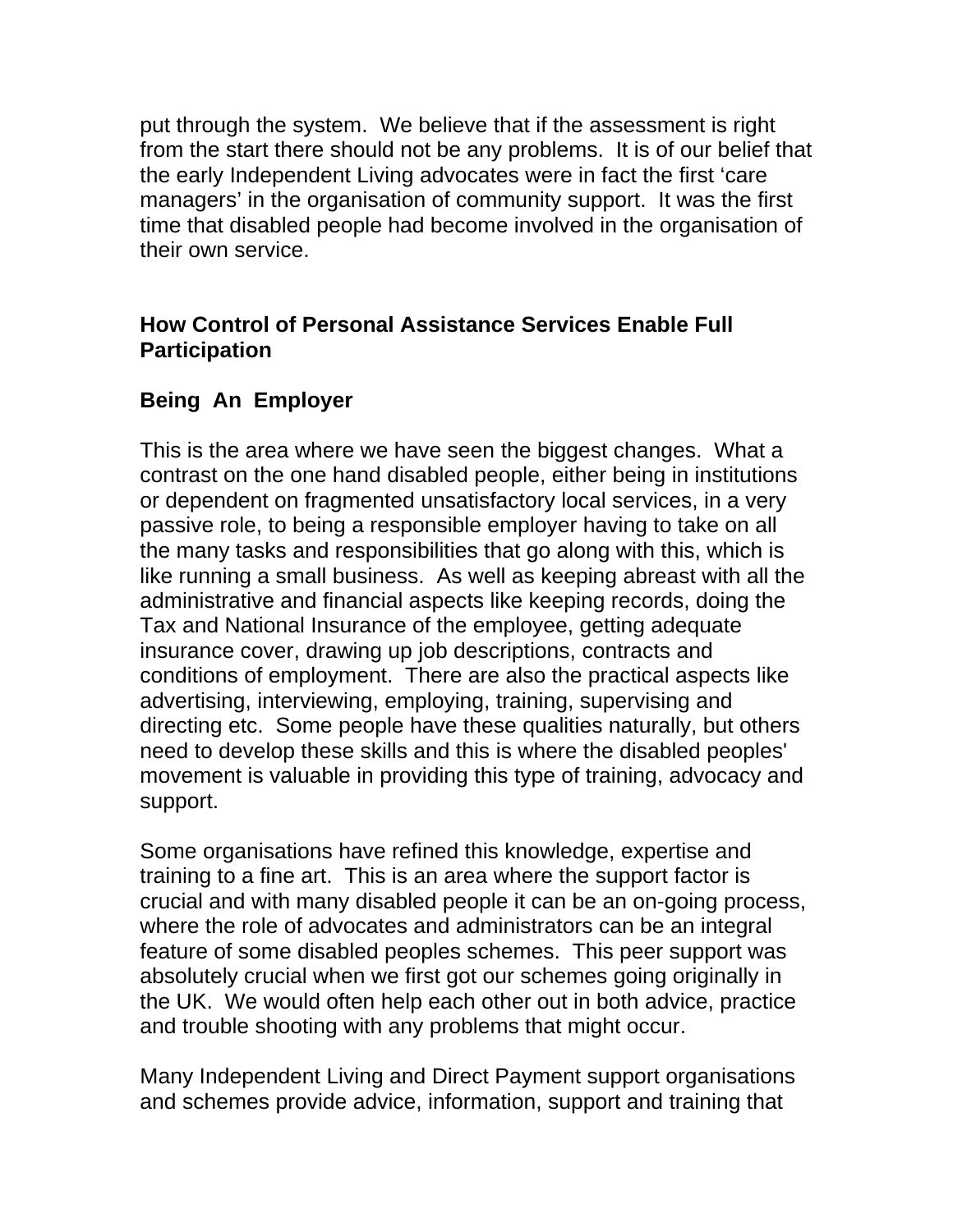can assist disabled people in acquiring better management and financial skills in order to help them run their own schemes more efficiently and effectively. Disabled people's organisations have developed strong infrastructures and networks to support this.

### **Independent Living and Citizenship**

Independent Living has enabled many disabled people to become more actively involved in their local community. They have been able to do this because they have had the support of their personal assistants to assist them in these activities. This has meant they have been able to become involved in local groups, doing voluntary work and in many cases finding paid employment. In many countries now disabled people who are personal assistance users find full time employment.

Independent Living has emancipated and politicized many disabled people who work, as a direct consequence after achieving an Independent life style. They have also become more politically involved through disability organisations, in working towards change and improving the existing conditions. These organisations have tended to be Centres of Independent Living.

### **Improvement of Quality of Life and Health**

The improvement in the quality of life of disabled people has been one of the main findings in pieces of research done recently in the UK. This is the work of Morris, Kestenbaum, and more significantly by Zarb in "Cashing in on Independence". This was a work commissioned on behalf of the main British disability organisation called British Council Of Disabled People (BCODP). One of the main features of the findings of the Independent Living research, was undoubtedly the high quality of life and satisfaction experienced and gained by disabled people. Improvement in the quality of ones life not only means more personal, social and vocational satisfaction, but also usually means peoples health and general well-being tends to be better due to the improvement in their situations.

It has other advantages like a more positive approach to life generally, and good personal and social relationships, which can also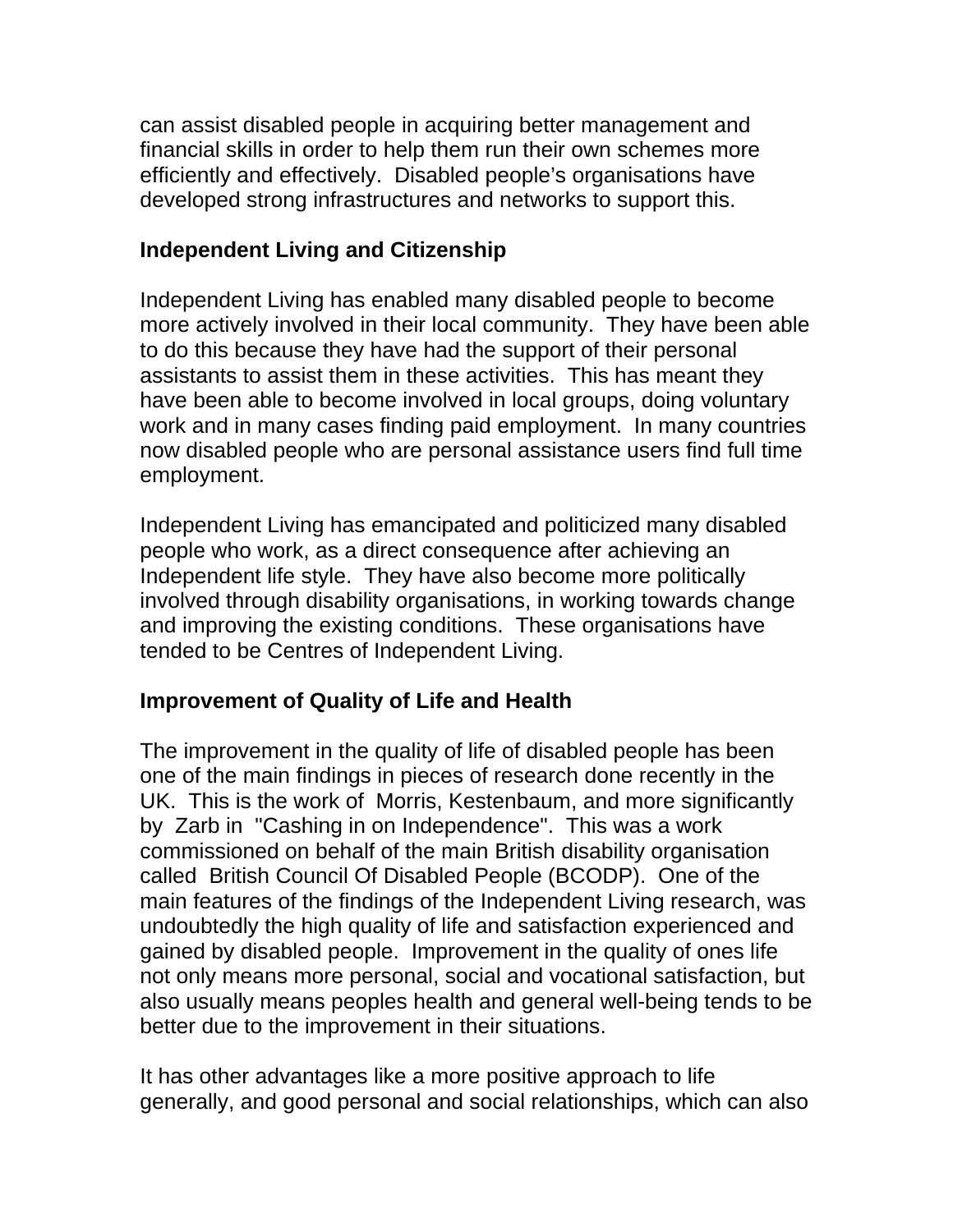be helpful in ones attitude and relationship to ones assistants.

The research also showed that disabled people are much happier running their own schemes as opposed to receiving services directly from the State. This was due to organising the support they needed, and not having to wait for it when arranged by a local authority, having more freedom of flexibility, to do things when they want, getting on with their lives as opposed to waiting for some one to come to assist them in their own homes, eating better quality meals, chosen and arranged by themselves and not somebody else. The list could be endless. This is why it is so important this treasure of Independent Living must not be lost, and should be developed further as part of social policy.

#### **Good Practice of Best Value**

Can I reiterate that one of the best examples of best value and practice is Independent Living and Direct Payments. In other words, this is the scheme that provides money for the disabled person who then uses this to buy in the support which is required. When disabled people were carrying out their campaign to change the law for Direct Payments to make it legal in the UK, the research they carried out at this time emphatically showed that not only were these schemes cost effective, but they provided much more flexibility and user satisfaction than other direct services. These schemes were highlighted as good innovative practice by a number of independent monitoring and reviewing organisations. Today in the UK Government Officials often express their support for these scheme because of their good practice and best value.

Independent Living and Direct Payments demonstrate how disabled people can come up with their own solutions which provide more satisfaction and flexibility, control and choice, and at the same time relieve social services departments of providing it itself. There are no administrative overheads for social services departments and their main role really is to ensure that there are effective monitoring systems in place, in order to ensure that there is no abuse of the public funds, and they can justify their financial packages.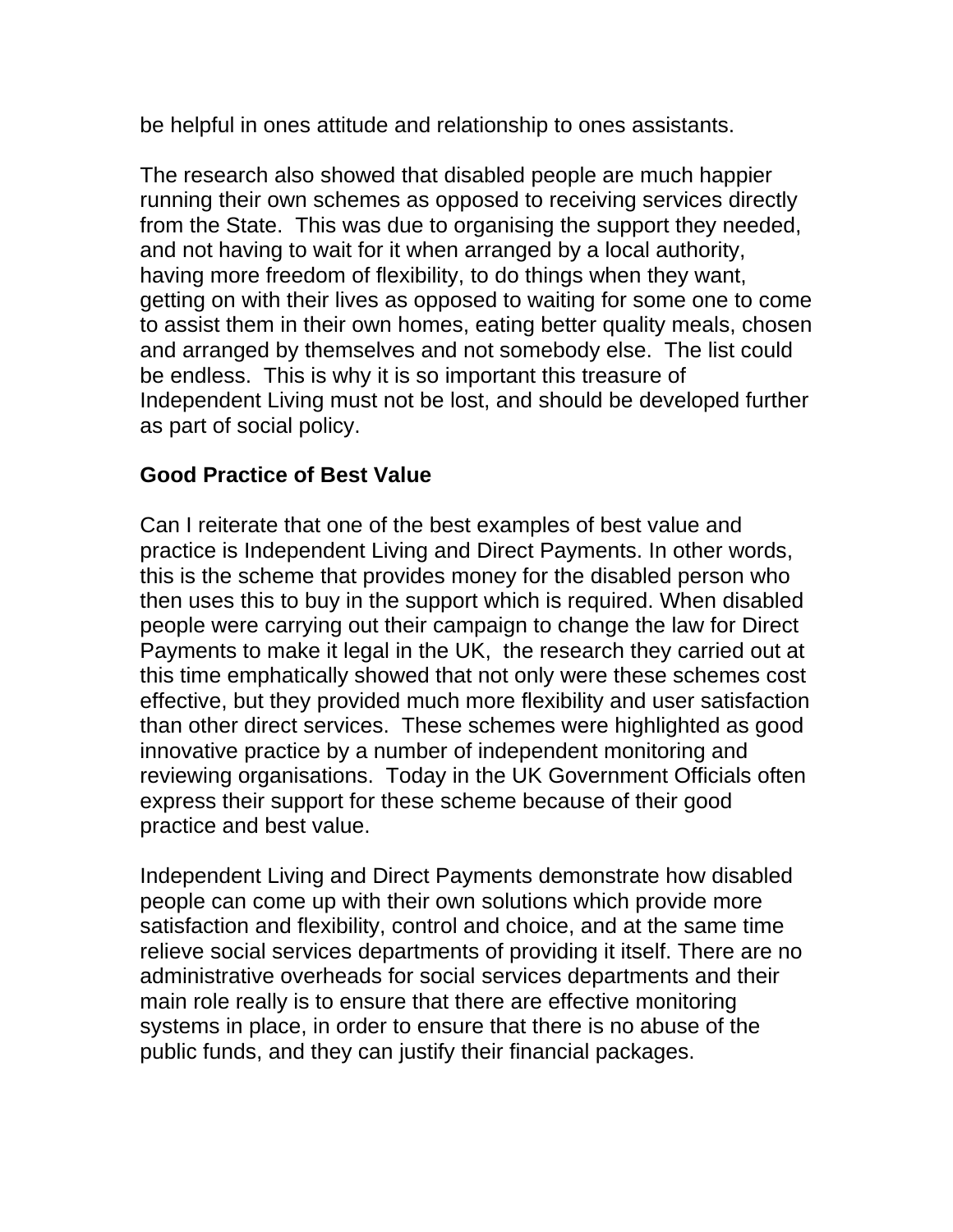#### **Overcoming Social Exclusion**

#### **Inclusive Approach – Social Exclusion Agenda**

It has been interesting watching the development throughout Europe over the last five to eight years, on policy relating to social exclusion. This is policy, which is directed at supporting minority groups and ensuring that they can have the same opportunities as others in society and hence the inclusion.

It has been interesting from the disabled people's movement perspective, because disabled people had been pointing out and identifying this exclusion for a long time before European governments and the European Union developed it as a main policy.

This again demonstrates how governments have got their best value approaches and ideas about exclusion and inclusion from existing groups within society. Disabled people in the UK and other European Countries throughout the 80s, were showing that disabled people are the poorest in society, the majority of whom are on benefits, that discrimination occurs in the workplace, that much education is segregated, as sometimes is housing when it is 'ghettoised' or even specialist. Access is also restricted and limited in public buildings, and disabled people cannot go where everybody else goes because the transport infrastructure in many areas is inaccessible. These highlight just a few of the examples of how disabled people are excluded from main stream society.

However, it is encouraging now and positive to see this inclusive approach is impinging upon most things, but we still have a long way to go to put this into practice. Exclusion still exists in many facets of life, and we cannot be complacent until these barriers are broken down.

There are many positive examples of how this inclusive approach is now being put into practice, but it still needs to be further developed in social services department structures and the organisations of local government. Disabled people and their organisations need to be used more in constructive partnerships that are not conciliatory. This way, best value can again be put into practice in order to improve the